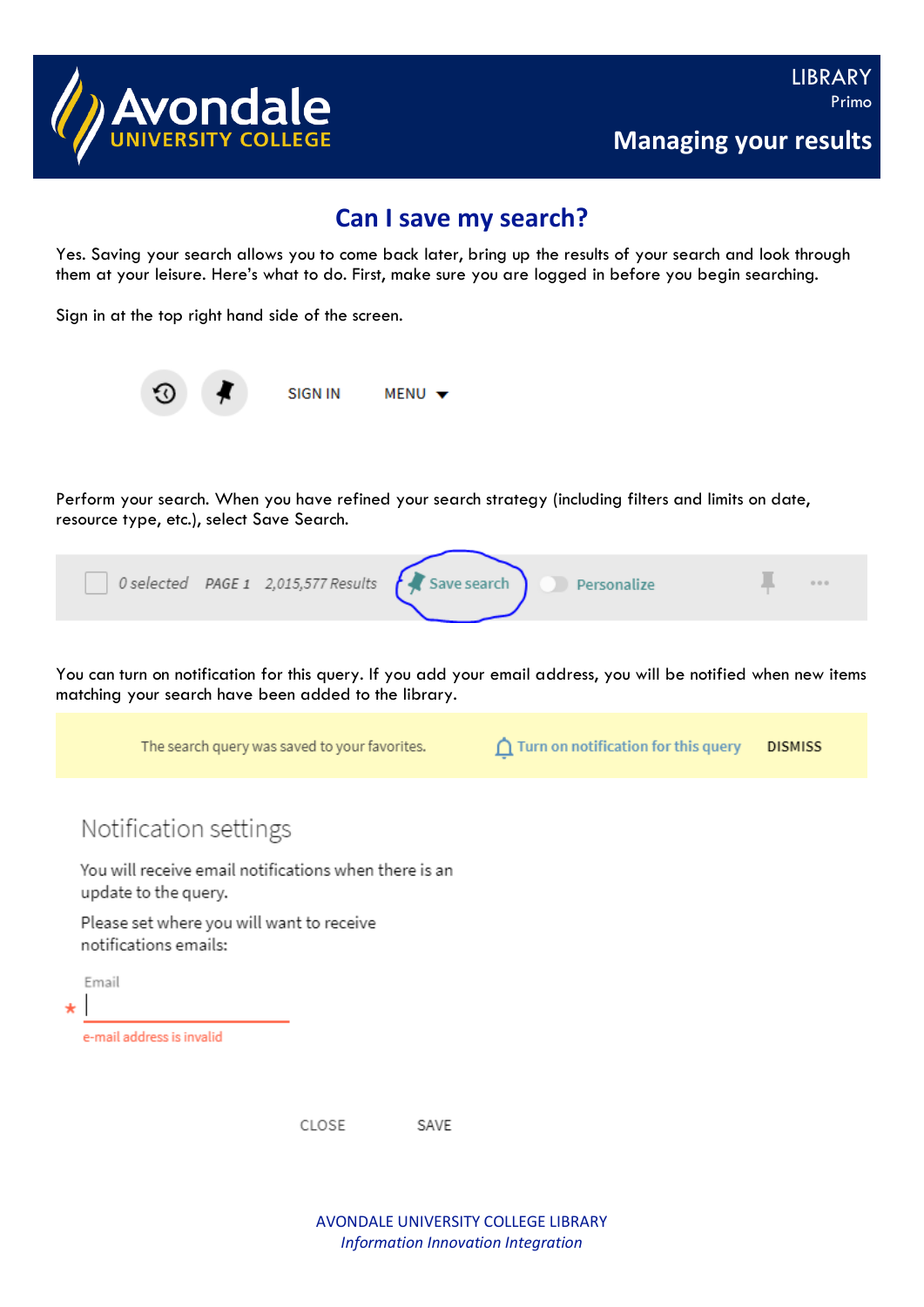

## **Search History**

Click on the Search History icon to retrieve saved searches and search history.



Your current session history is saved under the search history tab. These are time-stamped and hyperlinked to allow you to access your previous search quickly and easily.

| My Favorites              | л                                                                         |                       |  |
|---------------------------|---------------------------------------------------------------------------|-----------------------|--|
| SAVED RECORDS             | SAVED SEARCHES                                                            | <b>SEARCH HISTORY</b> |  |
| 3 search queries<br>$1\,$ | $\rightarrow$ dogs<br>SCOPE: Search all / Search all<br>27/05/20 10:59:46 |                       |  |

Selecting the saved searches tab will show you all of your previously saved search queries. They are also all time and date stamped and hyperlinked.